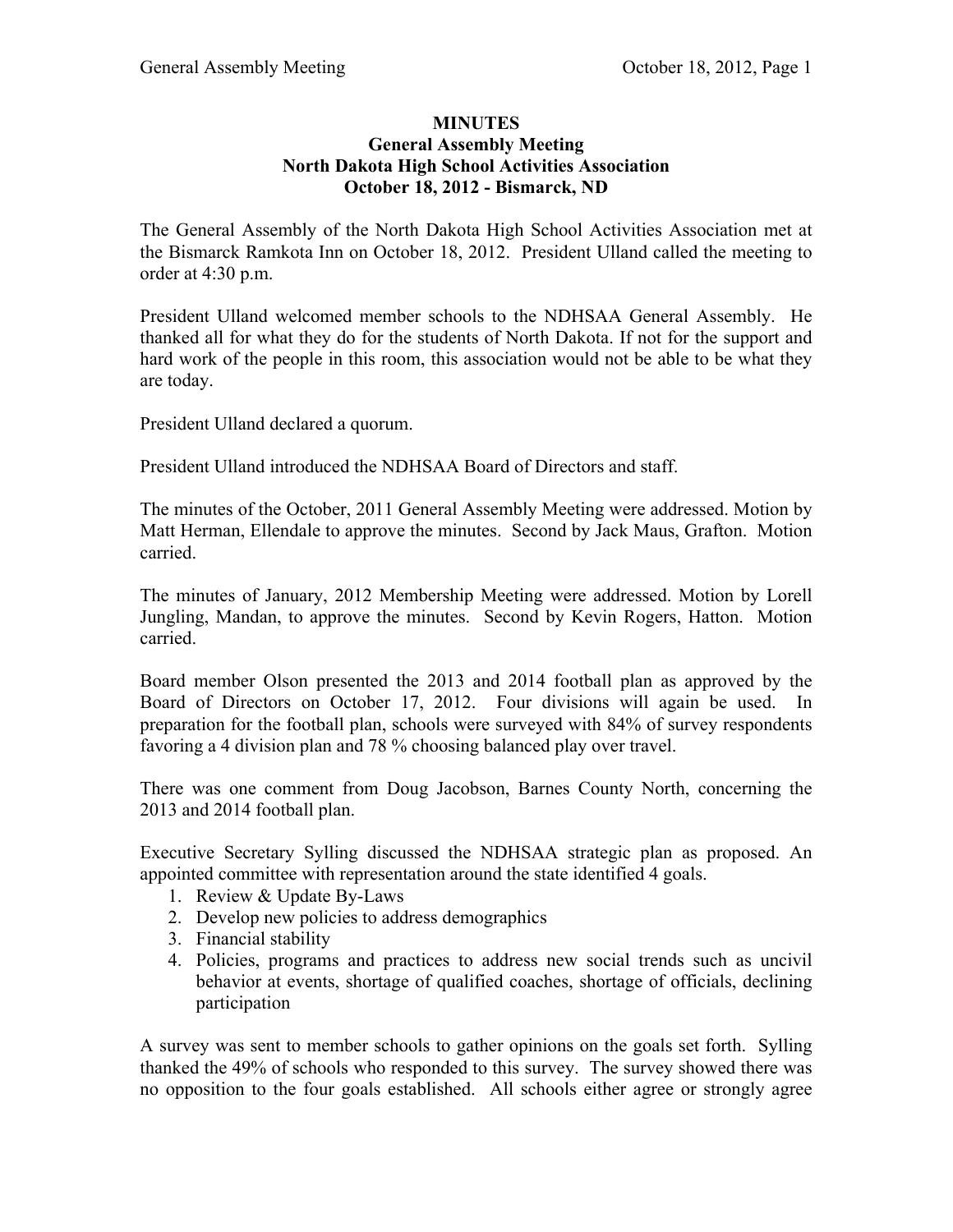with all four goals. One that surfaced ahead of the rest was to review  $\&$  update our Constitution & By-Laws. Board of Directors will act on the adoption of the proposed strategic plan at the November 2012 Board meeting.

Sylling addressed the NDHSAA Coaches Education program as part of a broad goal identified to maintain and support educationally based activities. Coaches Education will aid in assuring there is educational value in our activities. It has been determined sport in itself has no educational value. Coaches need to teach while students participate in sports. Handouts were distributed with coaches requirements on one side and submission form on the other to assist schools in record keeping. Schools need to supply a list of coaches that are certified or non certified. If coaches show up on a list the first time, they will have one year to certify. The second year there will be a consequence of a \$200 fine. If coaches are hired after the form due date of April  $1<sup>st</sup>$ , schools are asked to submit those names to be added to the NDHSAA database. Sylling opened the floor for comments on coaches education. No comments were shared.

Nominating Committees for the upcoming vacancies on the Board of Directors were asked for a report:

- 1. Rob Lech, Beulah, reported the nominations for the Class B Southwest position on the NDHSAA Board of Directors:
	- a. Riley Mattson, South Heart
	- b. Brad Rinas, Washburn

There were no other nominations from the floor. Motion by Rob Lech, Beulah, to approve nominations. Second by Curt Pierce, Center-Stanton. Motion carried.

- 2. Brodie Odegaard, Tioga, reported the nominations for the North Dakota Association of Secondary School Principals position on the NDHSAA Board of Directors:
	- a. Todd Bertsch, Fargo South
	- b. Jason Schwabe, Thompson

There were no other nominations from the floor. Motion by Brodie Odegaard, Tioga, to approve the nominations. Second by Robert Bubach, Strasburg. Motion carried.

The Executive Secretary gave his report:

- The association is off to a good start this year. Sylling thanked the board of directors and our member schools for what they do to promote and support activities in their schools. This would be an impossible task without their support. We have an excellent staff in place.
- Constitution & By-Laws committee has begun to work on reformatting the bylaws as per the strategic plan. There will be effort made to get the language so it fits today. Constitution & By-Laws from five NFHS member state associations who recently reformatted their by-laws were reviewed. Member schools are assured any changes to the approved Constitution & By-Laws would come to a vote of member schools.
- One of the first things the committee is looking at is the less than 50 rule. The 50 rule basically applies to junior high students being allowed to move up and down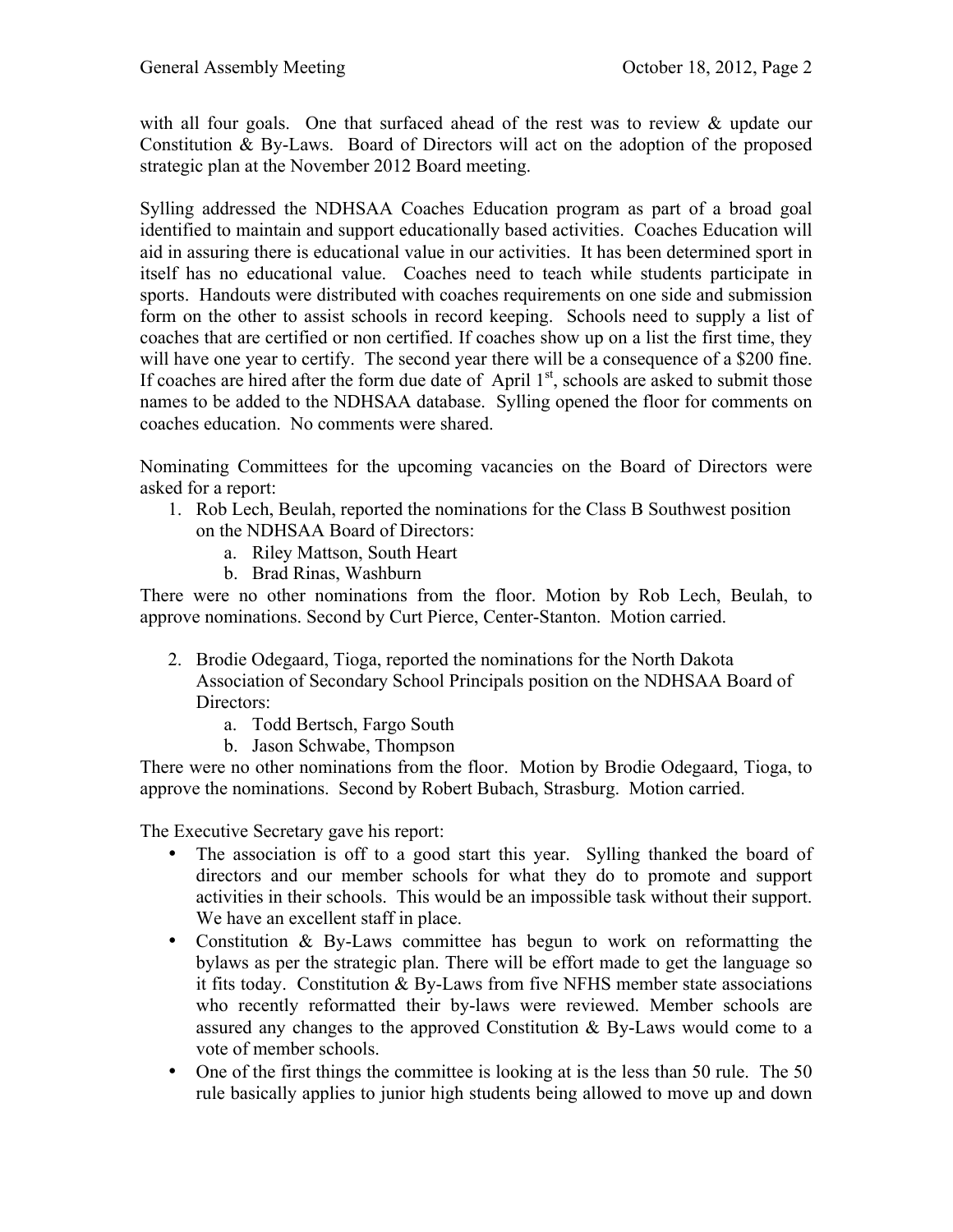between jr. high and high school if school enrollment is below 50. There are some language issues with that. We are asking district chairs and principals to discuss this. If we are going to stay the way we are, smaller schools may have to utilize  $6<sup>th</sup>$  graders. If so, then we need to have a process to regulate this. NDHSAA is a 7-12 organization and our catastrophic insurance is for students in grades 7-12. There is a possibility we will continue to cover students in grades 7- 12 but if  $6<sup>th</sup>$  graders play, your school insurance would kick in. Physicals for  $6<sup>th</sup>$ graders have never been mandated by NDHSAA. This may be an issue for schools using  $6<sup>th</sup>$  graders. Another issue is the eligibility rules of  $6<sup>th</sup>$  graders. At this time,  $7<sup>th</sup>$  and  $8<sup>th</sup>$  graders moving up and down must be passing all of their subjects. How much addressing of  $6<sup>th</sup>$  grade issues can we do and stay a 7-12. We would like to find a way to de-regulate  $7<sup>th</sup>$  and  $8<sup>th</sup>$  graders but still maintain regulation of  $6<sup>th</sup>$  graders. If  $6<sup>th</sup>$  graders are allowed to play, parent pressure will be applied to administrators to play  $6<sup>th</sup>$  graders.

- Another issue would be our academic eligibility rule. Student needs to be passing 20 hours per week. That is assuming they sit in a classroom for an hour in four classes. As it is, a student may be eligible all four years and not have enough credits to graduate. The NDASSP board met and two principals agree to meet with the Constitution  $\&$  By-Laws committee to discuss rules of eligibility. Classes have changed with courses on line, virtual schools and the allowance of virtual credits for graduation. If a school allows a class for graduation, why would the NDHSAA not allow the class for participation eligibility. Schools will be surveyed to see what direction academic eligibility should take. Opinions on academic eligibility should be directed to the Board of Directors, Mark Andresen, Mandan and Russ Ziegler, Richardton-Taylor who have agreed to work with the Constitution & By-Laws committee as representatives of NDASSP.
- Sylling shared his concern for football in our state. In order to protect the upper tiers of football, we are hurting 9-man. The next 2 year plan is done, but it won't be very long until we start working on the next 2 year plan. Concussion issues are keeping kids out of football throughout the nation. We need to work now on how are we going to maintain football in our state in the future.
- Spirit of Sport is a National Federation award program to recognize students for exemplary actions. Students throughout the nation have been nominated for this award. Information will be sent to member schools. If you have something worthy of recognition, please submit your application to the NDHSAA office. Each state is entitled to one nominee who will forward to Section 5 for a selection of the Section 5 nominee to forward to the National Federation.
- Nominations for the Distinguished Student program are encouraged. Last year we received our lowest number of applicants. Schools are encouraged to submit applicants for this program and to honor their schools Distinguished Student locally regardless if they are a finalist for the program.
- A calendar change of one week earlier was approved for 2013 boys' soccer due to a conflict with NDCEL Conference and possibly NDEA. The change is:
	- a. Start of season-------------------August 5, 2013
	- b. First Contest---------------------August 16, 2013